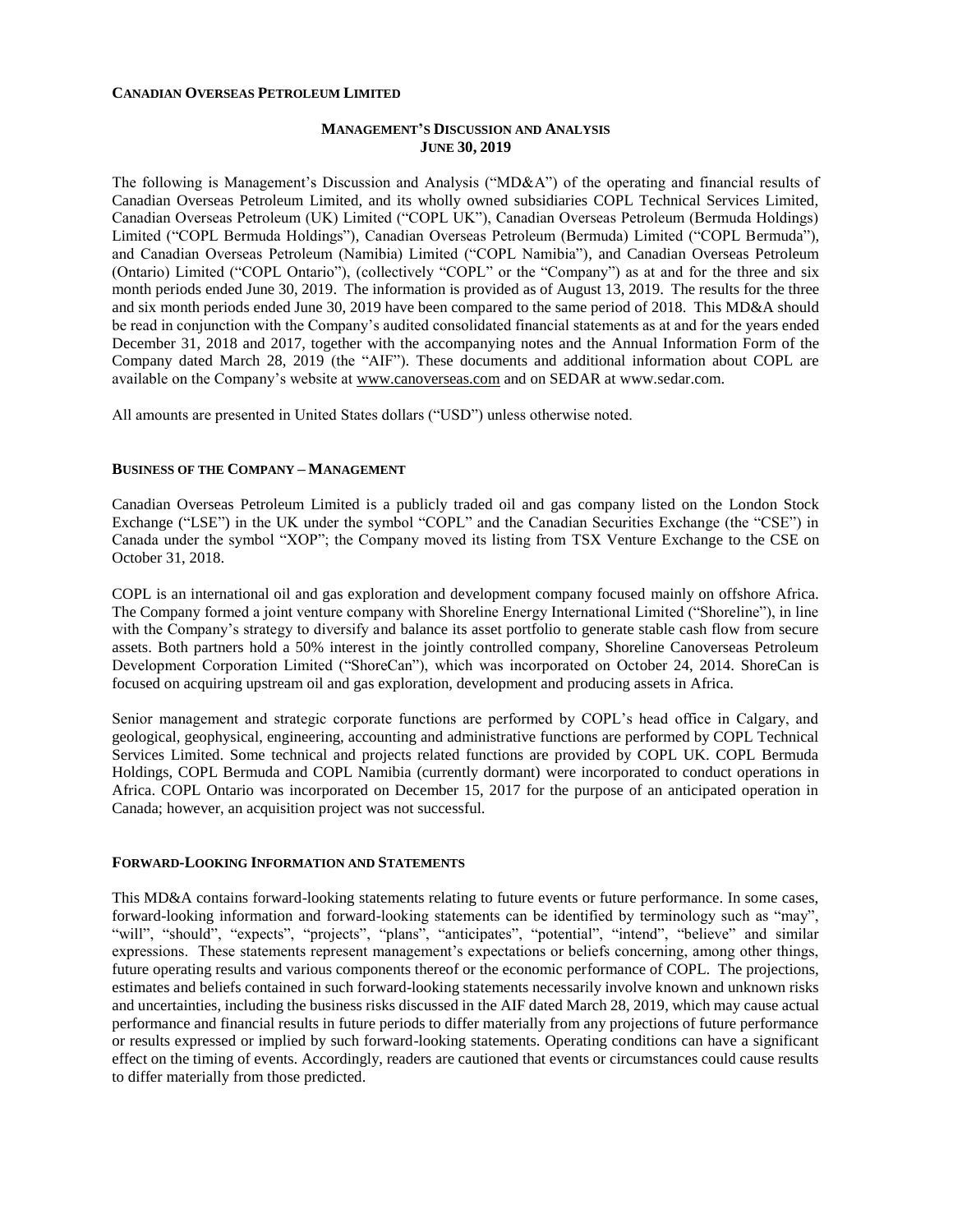## **FORWARD-LOOKING INFORMATION AND STATEMENTS (CONTINUED)**

Forward-looking statements included or incorporated by reference in this document include statements with respect to:

- the Company's current strategy to establish and grow an oil and gas business (the "Overview and Overall Performance", "Outlook" and "Liquidity and Capital Resources and Going Concern" sections);
- the Company's ability to raise capital and obtain the financing necessary to develop profitable oil operations (the "Overview and Overall Performance", "Outlook", "Share Capital" and "Liquidity and Capital Resources and Going Concern" sections);
- the Company's ability to manage its financial and operational risks (the "Overview and Overall Performance", "Financial Instruments", "Commitments and Contractual Obligations" and "Liquidity and Capital Resources and Going Concern" sections).

The Company's AIF for the year ended December 31, 2018 describes major risks, material assumptions and other factors related to forward-looking information and forward-looking statements that could influence actual results and are incorporated herein by reference. These risks, assumptions and other factors have been provided for readers to gain a more complete perspective on COPL's future operations. However, readers should be cautioned that the list of factors is not exhaustive and that this information may not be appropriate for other purposes. Forwardlooking information and forward-looking statements included or incorporated by reference in this MD&A are valid only as at the date of this MD&A, and the Company does not intend to update or revise these forward-looking statements and forward-looking information except as required by applicable securities laws. The forward-looking information and forward-looking statements contained in this MD&A are expressly qualified by this cautionary statement.

# **OVERVIEW AND OVERALL PERFORMANCE \***

In the second quarter of 2019, management progressed options to finance the Company's continuing operation as well as to obtain funding for Essar Nigeria project. The Company continued to identify, evaluate and pursue exploration and development opportunities in African countries and elsewhere. The Company continues to be focused on opportunities that its seasoned technical team has strength in evaluating and developing.

# *Expansion of African Portfolio*

In October 2014, COPL formed a joint venture company with Shoreline Energy International Limited called Shoreline CanOverseas Petroleum Development Corporation Limited ("ShoreCan"). Both partners hold a 50 percent interest in the jointly controlled company, which is focused on acquiring upstream oil and gas exploration, development and producing assets in Africa. ShoreCan is a special purpose vehicle registered in Bermuda. The following country and project overviews fall under the realm of ShoreCan's dealings.

# *Nigeria*

On September 14, 2016, COPL announced that ShoreCan had completed the acquisition of 80% of the share capital of Essar Exploration and Production Limited (Nigeria) ("Essar Nigeria"). Essar Nigeria's sole asset is a 100% interest and operatorship of an oil prospecting license, located about 50 kilometres offshore in the central area of the Niger Delta ("OPL 226"). As a party to a PSC for OPL 226, Essar Nigeria is required to seek Nigerian Government ministerial consent for the transaction.

Application has been made to the appropriate government bodies and the process is in the final stage of being granted ministerial consent for the Essar acquisition. On October 2, 2018, the Nigerian National Petroleum Corporation ("NNPC") granted a conditional approval of a twenty four months extension for the Phase-1 exploration period until October 1, 2020. The extension is subject to certain conditions, including submission of a Performance Bond of \$7 million that is required further to the Production Sharing Contract ("PSC"), to cover the Phase-1 exploration period work program at OPL 226. ShoreCan is planning to provide security for the Performance Bond (with COPL's portion expected at \$1.75 million) underwritten by a Nigerian Bank as required to be provided by Essar Nigeria.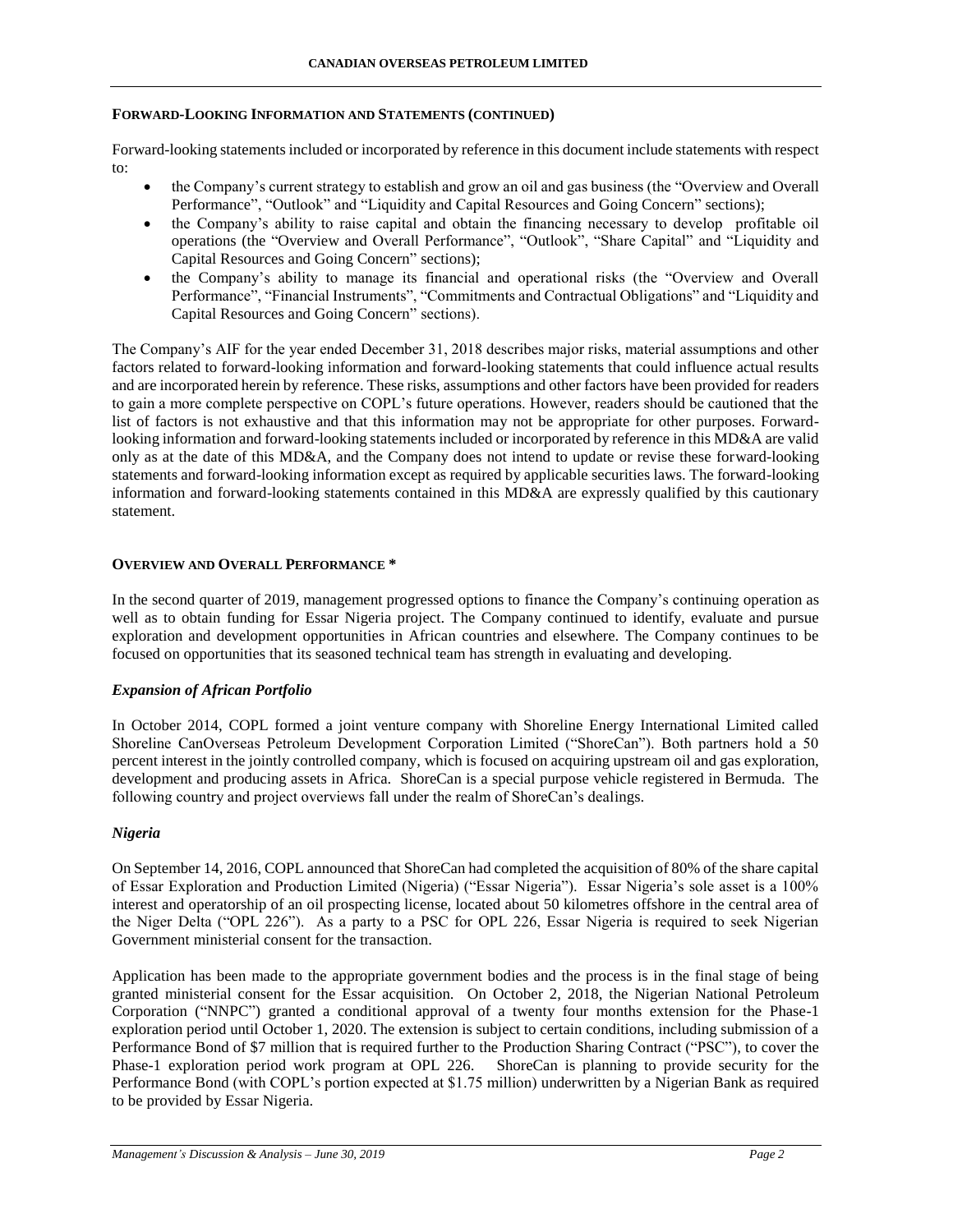#### **OVERVIEW AND OVERALL PERFORMANCE (CONTINUED) \***

### *Nigeria (continued)*

OPL 226 has an area of 1530  $km^2$  and is situated in water depths ranging from 40 to 180 meters. It offers oil appraisal and development opportunities having near term oil production potential and significant exploration upside. Historically, four of the five wells with oil and gas shows were drilled in 1972 and 1973, however, the most recent fifth well (Noa-1) was an oil discovery drilled in 2001. ShoreCan has completed additional seismic processing of the most recent 568 km<sup>2</sup> 3D seismic survey acquired by Essar Nigeria in 2012. The advanced seismic processing techniques, applied to this data set by ShoreCan, were successfully completed to differentiate oilbearing sands from gas-bearing or water-bearing sands. ShoreCan plans to drill exploitation wells adjacent to the Noa-1 discovery well. At the request of COPL, Netherland, Sewell & Associates, Inc. ("NSAI") prepared an independent report (the "Report") in accordance with Canadian National Instrument 51-101 evaluating the Contingent and Prospective Resources attributed to OPL 226, as of December 31, 2018. The Contingent and Prospective Resource volumes estimated in the NSAI report are disclosed in the Company's AIF dated March 28, 2019 under Appendix A in accordance with NI-51-101 rules and regulations.

In July 2018, ShoreCan received and agreed to a project financing and offtake agreement term sheet (the "Term Sheet"), providing for a minimum \$30 million to a maximum of \$50 million Senior Secured Facility (the "Facility"), for investment by ShoreCan into Essar Nigeria from the Mauritius Commercial Bank Limited ("MCB") and Trafigura PTE Ltd. ("Trafigura").

The Facility would provide funding for all production related expenditures following the drilling and testing of the initial production well to be drilled by Essar Nigeria on OPL 226. Drawing on the Facility is contingent on among other things:

- An additional \$20 million to \$33 million of funding from ShoreCan;
- \$100 million funding from an offshore oil services group ("Service Provider") to deliver the project;
- A minimum of 6,000 bbl/d production rate averaged over 20 days; and
- The execution of a formal definitive binding agreement between the parties.

Other material terms of the proposed Facility include the following: two-year term to maturity and a grant to the lenders of \$3 million worth of warrants to purchase COPL common shares with a term of two years with an exercise price equal to the market price of the COPL common shares on the date of closing of the Facility.

The project as planned involves the drilling and completion of a horizontal oil production well offsetting the 2001 Noa-1 oil discovery well and the drilling and completion of two (2) to three (3) additional high angle oil production wells in the adjacent Noa East fault block from a common wellhead platform, and placing these wells on production in an approved early production scheme. Essar Nigeria has prepared a work program for this initial campaign on OPL 226 in the form of a field development plan ("FDP") for submission to the Concessionaire, NNPC. Upon request in late December 2018, the Company submitted a comprehensive report entitled "Oil Prospecting License 226, Offshore Nigeria – Exploration Period: Phase I and Phase II Work Program" to the NNPC.

ShoreCan is in discussions with the Service Provider, which involve the provision of drilling services, the supply of a mobile production unit and a storage vessel for a deferred fee. The Company will provide updates on these discussions in due course.

As part of the transaction, the Term Sheet provides for Essar Nigeria to enter into a crude oil offtake arrangement with Trafigura.

Cofarco SAS ("Cofarco") of Paris is engaged as Financial Advisor to the Company for the project financing.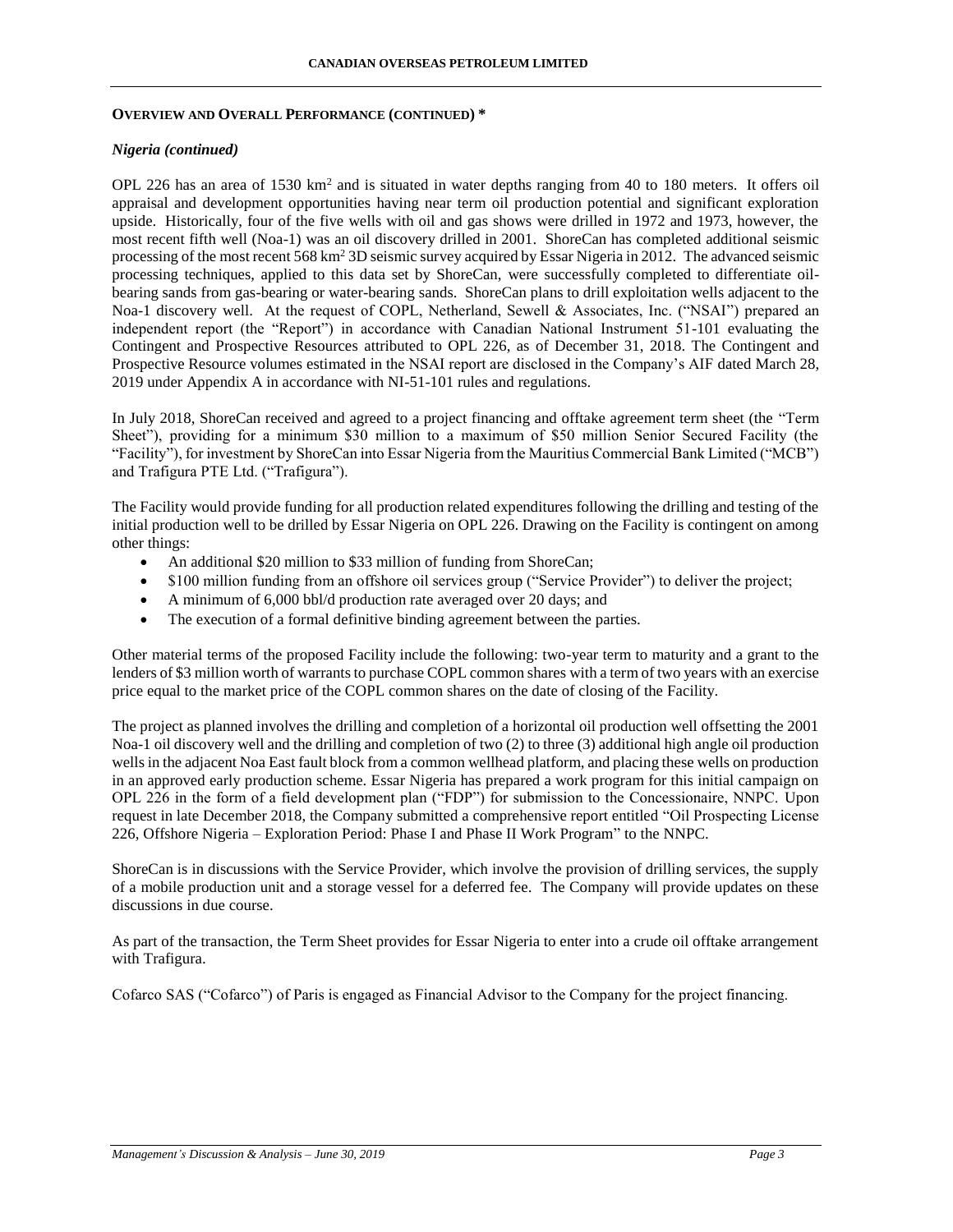## **OVERVIEW AND OVERALL PERFORMANCE (CONTINUED) \***

# *Mozambique*

In Mozambique, the Company is part of a consortium that was indicatively awarded a prospective onshore license (PT5-B) under the 5th licensing round. COPL's interest in Mozambique will be dependent on successful negotiation of a new Production Sharing Contract (PSC). The consortium will be invited to negotiate with the Government of Mozambique the terms of the PSC governing the block. These terms will include the acquisition of 1600 line km of 2D seismic. According to the Company's Mozambican partner, the Instituto Nacional de Petroléo (INP) has finalized the Exploration Production Concession Contract (EPCC) discussions with successful bidders as part of the Fifth Licensing Round in 2014. On October 8, 2018, the INP announced that it had signed agreements with ExonMobil and Rosneft for offshore blocks in the Rovuma Basin. INP signed an agreement with ENI (Ente Nazionale Idrocarburi) and Sasol for an offshore block in the Northern Zambezi Basin on October 18, 2018. The Company expects to enter into discussions with INP regarding onshore Block PT5-B in the second half of 2019. The ExxonMobil EPCC agreed model version will serve as the basis for future negotiations with all companies.

*\* This section contains forward-looking information. Please see the "Forward-looking Information and Statements" section (at the beginning of this document) for a discussion of risks and uncertainties relating to such information.*

# **OUTLOOK \***

The Company's strategy is to grow its international oil and gas business offshore Africa and elsewhere in the world by farming into, and/or acquiring interests in, exploration, unappraised and/or undeveloped assets as well as in producing assets using the expertise and experience of its senior management team.

The Company's short-term operations will focus on:

- obtaining funds for the Company's further operation;
- working to progress the project financing for OPL 226 in Nigeria and planning of drill locations of the first well;
- negotiating the terms of the PSC governing the Block PT5-B with the Mozambique government; and
- working to evaluate new opportunities available in Africa.

Currently the Company does not have material cash inflows and/or adequate financing to develop profitable operations. The Company is pursuing exploration projects and contracts that will require substantial additional financing before they are able to generate positive cash flows. Accordingly, the Company's continued successful operation is dependent on its ability to obtain additional financing. There is no assurance that the Company will be able to obtain adequate financing in the future or that such financing will be obtained on terms advantageous to the Company. The Company currently does not have sufficient cash flows to cover forecasted administrative expenses for 2019. With no assurance such financing will be obtained in future, there is material uncertainty that casts substantial doubt on the business' ability to continue as a going concern. All of these factors represent events, risks or uncertainties that management believes will materially affect the Company's future performance.

*\* This section contains forward-looking information. Please see the "Forward-looking Information and Statements" section (at the beginning of this document) for a discussion of risks and uncertainties relating to such information.*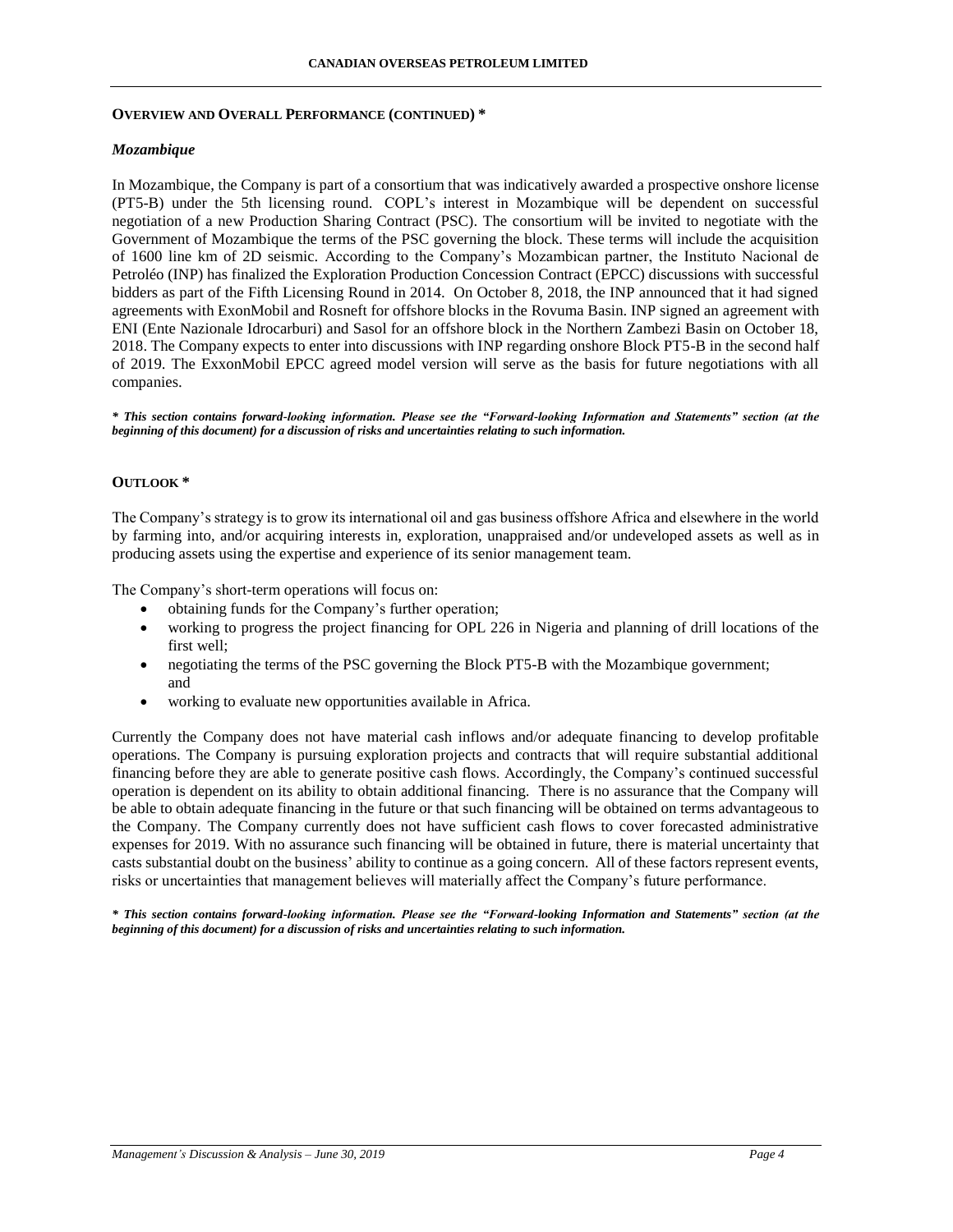#### **FINANCIAL SUMMARY**

General and administrative costs were \$1.0 million and \$2.2 million for the three and six months ended June 30, 2019, compared to \$1.2 million and \$2.5 million for the same periods in 2018. There were no pre-license costs incurred for the three and six months ended June 30, 2019, compared to \$nil and \$0.3 million for the same period in 2018. Depreciation expenses were \$4,000 and \$10,000 for the three and six months ended June 30, 2019, compared to \$5,000 and \$10,000 for the same periods in 2018. A foreign exchange loss of \$67,000 and gain of \$4,000 was recognized for the three and six months ended June 30, 2019, compared to a foreign exchange loss of \$0.1 million for the same periods in 2018. Interest income of \$1,000 and \$2,000 was recorded for the three and six months ended June 30, 2019, compared to \$6,000 for the same periods in 2018. The loss recognized on the Company's investment in ShoreCan was \$nil and \$1,000 for the three and six months ended June 30, 2019, compared to \$13,000 for the same periods in 2018. As a result, the Company's net loss amounted to \$1.1 million and \$2.2 million for the three and six months ended June 30, 2019, compared to net loss of \$1.4 million and \$2.9 million for the three and six months ended June 30, 2018.

As at June 30, 2019, the Company's cash and cash equivalents amounted to \$0.7 million. Cash used in operating activities amounted to \$1.8 million for the six months ended June 30, 2019 compared to \$2.2 million for the same period in 2018. Cash provided by financing activities amounted to \$0.6 million for the six months period ended June 30, 2019, compared to \$nil for the same period in 2018. Cash provided by investing activities amounted to \$1,000 for the six months ended June 30, 2019, compared to cash used in investing activities of \$11,000 for the six months ended June 30, 2018.

## **SELECTED QUARTERLY INFORMATION**

#### **DISCUSSION OF OPERATIONS**

The Company has not had significant revenue from operations in any of its last two financial years. The following table summarizes the Company's financial results for the three and six months ended June 30, 2019 and 2018:

|                                                                    | Three months  | Three months  | Six months    | Six months    |
|--------------------------------------------------------------------|---------------|---------------|---------------|---------------|
|                                                                    | ended         | ended         | ended         | ended         |
|                                                                    | June 30, 2019 | June 30, 2018 | June 30, 2019 | June 30, 2018 |
| (\$ 000's) except per share                                        |               | Restated*     |               | Restated*     |
| Pre-license costs                                                  | \$            | \$            | \$            | \$<br>321     |
| Administrative expenses                                            | 1,021         | 1,197         | 2,212         | 2,451         |
| Interest income                                                    | $\bf(1)$      | (6)           | (2)           | (6)           |
| Foreign exchange loss/(gain)                                       | 67            | 149           | (4)           | 98            |
| Loss on investment in joint venture                                |               | 13            |               | 13            |
| Net loss                                                           | 1,091         | 1,358         | 2,217         | 2,887         |
| Per share loss (basic and diluted)<br>Outstanding common shares at | \$<br>(0.00)  | \$<br>(0.00)  | \$<br>(0.00)  | \$<br>(0.00)  |
| June 30<br>Weighted average common shares                          | 2,983,752,463 | 1,523,139,350 | 2,983,752,463 | 1,523,139,350 |
| - basic                                                            | 2,609,134,881 | 1,523,139,350 | 2,548,281,745 | 1,523,139,350 |
| Cash used in operating activities                                  | \$<br>786     | \$<br>1,293   | \$<br>1,774   | 2,241<br>S    |

*\* Please see "Summary of Quarterly Results" section for a 2018 Restatement.*

#### *Pre-License Costs*

The \$0.3 million of pre-license costs for the six months ended June 30, 2018 related to an anticipated project in Ontario, Canada; however, the project was not successful. No pre-license costs were incurred for the six months ended June 30, 2019.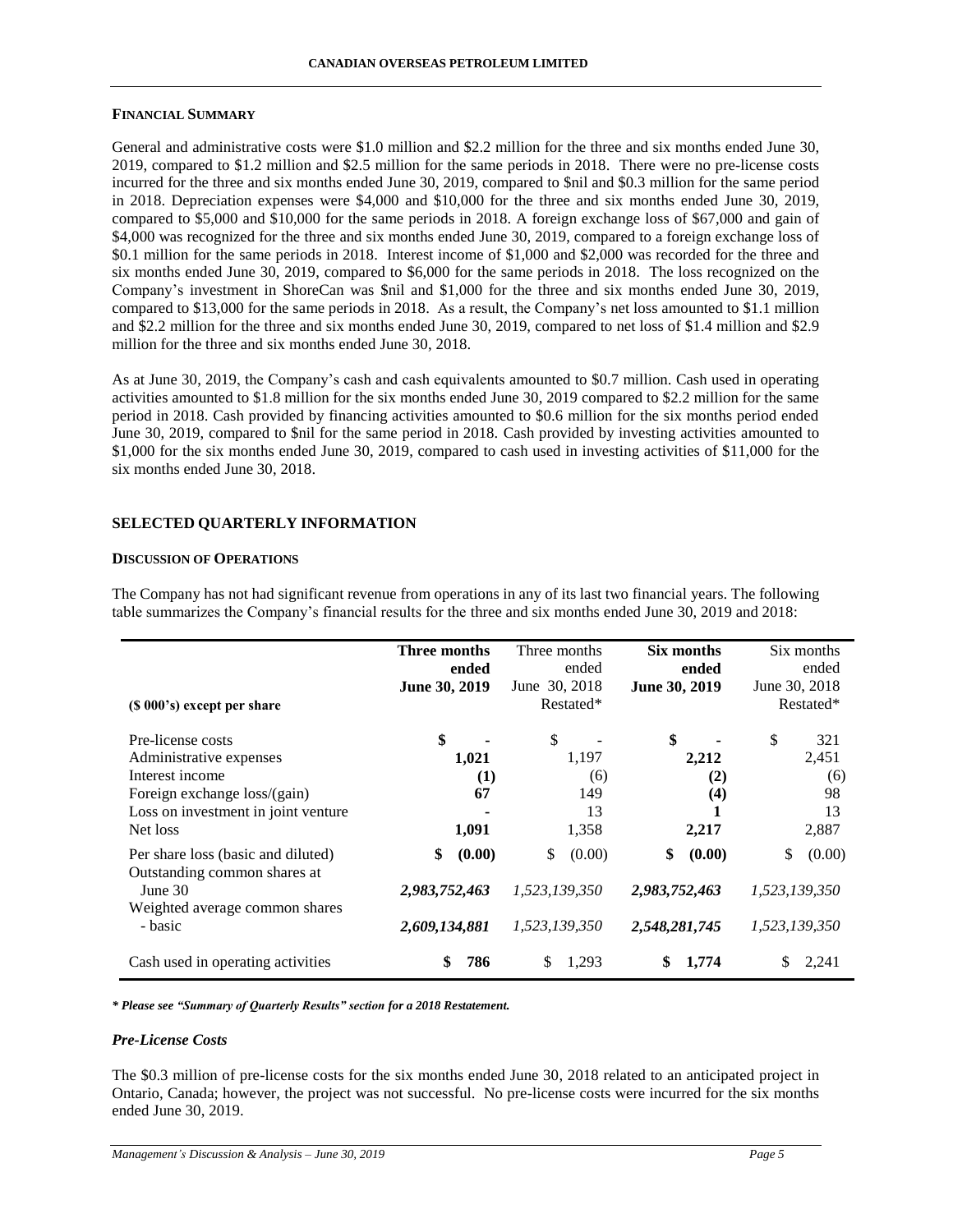# **SELECTED QUARTERLY INFORMATION (CONTINUED)**

## *Administrative Expenses*

A breakdown of administrative expenses is as follows:

|                                                    | Three months         |         | Three months  | Six months           |         | Six months    |          |
|----------------------------------------------------|----------------------|---------|---------------|----------------------|---------|---------------|----------|
|                                                    |                      | ended   | ended         |                      | ended   |               | ended    |
| $(S\ 000's)$                                       | <b>June 30, 2019</b> |         | June 30, 2018 | <b>June 30, 2019</b> |         | June 30, 2018 |          |
| Administrative:                                    |                      |         |               |                      |         |               |          |
| Payroll and related costs                          | S                    | 445     | \$<br>506     | \$                   | 902     | \$            | 996      |
| External directors' fees and related costs         |                      | 115     | 131           |                      | 233     |               | 260      |
| Consulting services                                |                      | 108     | 91            |                      | 211     |               | 200      |
| Professional services                              |                      | 17      | 93            |                      | 113     |               | 191      |
| Software licenses and maintenance                  |                      | 37      | 37            |                      | 72      |               | 73       |
| Travel expenses                                    |                      | 68      | 84            |                      | 134     |               | 166      |
| Office expenses                                    |                      | 162     | 171           |                      | 340     |               | 361      |
| Stock exchanges, transfer agent and UK agents fees |                      | 69      | 82            |                      | 149     |               | 137      |
| Other general and administrative                   |                      |         | 2             |                      | 58      |               | 67       |
| Total administrative                               |                      | \$1,021 | \$1,197       |                      | \$2,212 |               | \$ 2,451 |

Administrative expenses amounted to \$1.0 million and \$2.2 million for the three and six months ended June 30, 2019, compared to \$1.2 million and \$2.5 million for the same period 2018.

The decrease in administrative expenses of \$0.2 million for the three months and \$0.3 million for the six months ended June 30, 2019, compared to the same period in 2018 resulted mainly from a decrease in payroll and related costs and travel costs due to lower employment levels in the first six months of 2019, as well as a decrease in professional fees due to lower legal fees for the period and a decrease in stock exchange fee due to switch of Company's listing in Canada from TSX Venture to the CSE.

# *Depreciation*

Depreciation of \$4,000 and \$10,000 for the three and six months ended June 30, 2019 (\$5,000 and \$10,000 for the same periods in 2018) relates to office furniture and equipment and is calculated on a straight line basis over expected useful life.

## *Interest Income*

Interest income earned was \$1,000 and \$2,000 for the three and six months ended June 30, 2019, compared to \$6,000 and \$6,000 for the same periods ended June 30, 2018. The interest income relates to interest earned on cash held at banks.

# *Foreign Exchange Loss / Gain*

A foreign exchange loss of \$67,000 and gain of \$4,000 was recognized for the three and six months ended June 30, 2019 (compared to a loss of \$149,000 and \$98,000 for the same periods in 2018), which relates mainly to loss and gain on translation of cash and cash equivalents and accounts payable denominated in currencies other than USD.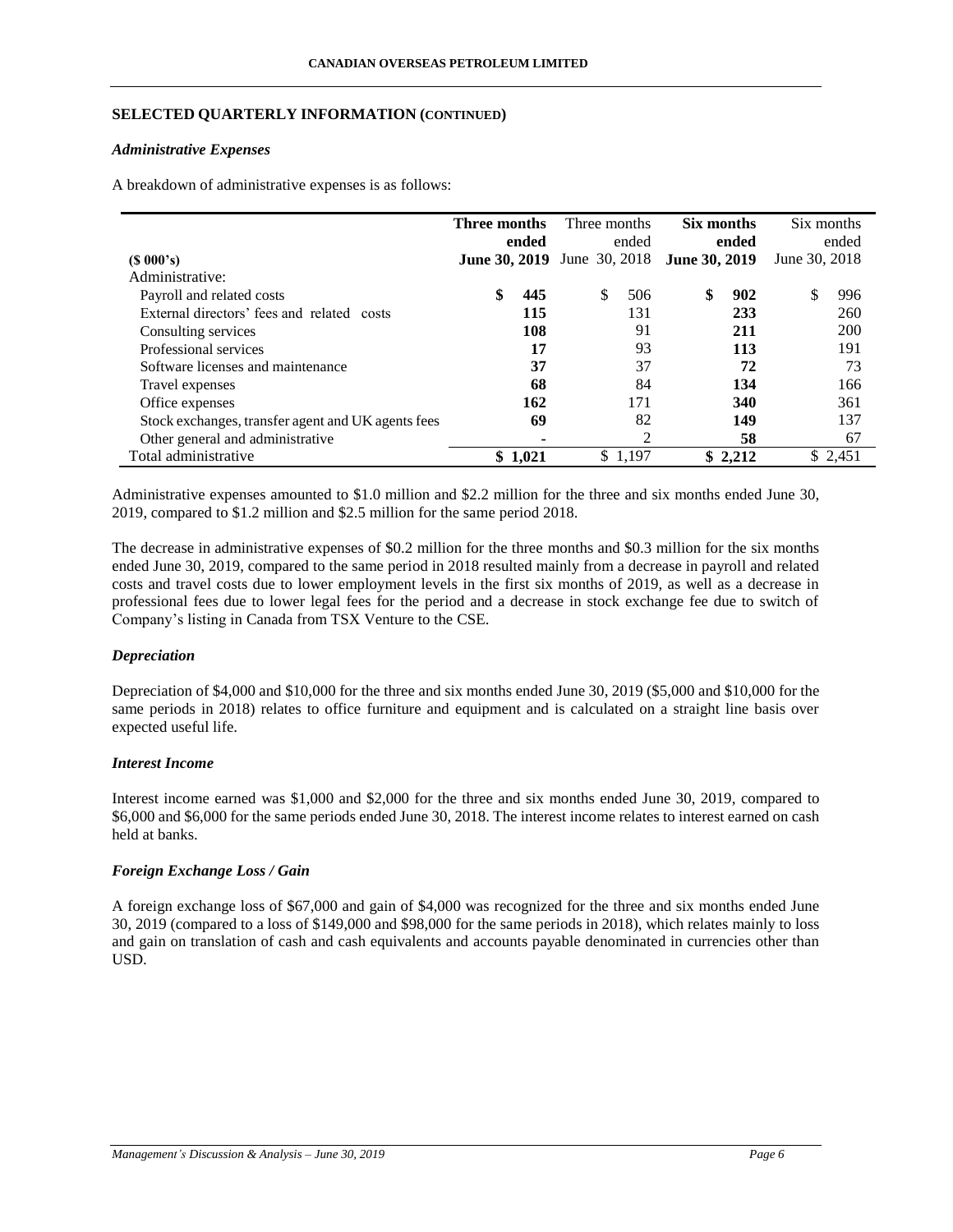# **SELECTED QUARTERLY INFORMATION (CONTINUED)**

### *Loss on Investment in Joint Venture*

The Company currently holds a 50% interest in a jointly controlled entity, ShoreCan. For the three and six months ended June 30, 2019, the Company charged ShoreCan \$0.5 million and \$0.9 million for management and technical services, which were included in ShoreCan's general and administration expenses for the same period. These amounts of revenue were reversed from the Company's revenue and investment in joint venture.

For the three and six months ended June 30, 2019, the Company's share in ShoreCan's losses of \$0.5 million and \$1.0 million (\$0.5 million and \$0.9 million for comparable periods of 2018) exceed the Company's net investment in ShoreCan of \$nil and \$1,000 for these periods (the three and six months ended June 30, 2018 - \$13,000). Accordingly, under the equity method, the loss on investment recognized by the Company amounted to \$nil and \$1,000 for the three and six months ended June 30, 2019 (the three and six months ended June 30, 2018 - \$13,000).

#### **COMPARATIVE FINANCIAL POSITION ITEMS**

The following table summarizes the Company's financial position as at Jun 30, 2019 and December 31, 2018:

| $(S 000's)$ except per share | <b>June 30,</b><br>2019 | December 31,<br>2018 |
|------------------------------|-------------------------|----------------------|
| Cash and cash equivalents    | 673                     | 1,856<br>\$          |
| Total assets                 | 1,153                   | 2,419                |
| Share capital                | (137,507)               | (136,942)            |
| Shareholders' equity         | (270)                   | (2,083)              |

Economic and industry factors and their respective impact on the Company for the quarter ended June 30, 2019, are substantially unchanged since the year ended December 31, 2018.

## *Cash and Cash Equivalents*

The decrease in cash and cash equivalents of \$1.2 million during the first six months of 2019 relates mainly to cash utilized in operating activities.

## *Investment in joint venture*

The Company's investment in joint venture, relates to a 50% share of ShoreCan, the jointly controlled entity and represents a 50% share in ShoreCan's assets and liabilities. As the Company's share of ShoreCan's net liabilities exceeded the Company's net interest in ShoreCan as at June 30, 2019, under the equity method, the Company discontinued recognizing its share of future losses and the carrying amount of the investment in the jointly controlled entity was \$nil as at June 30, 2019 (\$nil as at December 31, 2018). Investment in ShoreCan is further discussed in section "Commitments and Contractual Obligations".

# *Total Assets*

Total assets decreased by \$1.2 million from \$2.4 million as at December 31, 2018 to \$1.2 million as at June 30, 2019. This decrease is mainly a result of a decrease in cash and cash equivalents that were utilized in operating activities.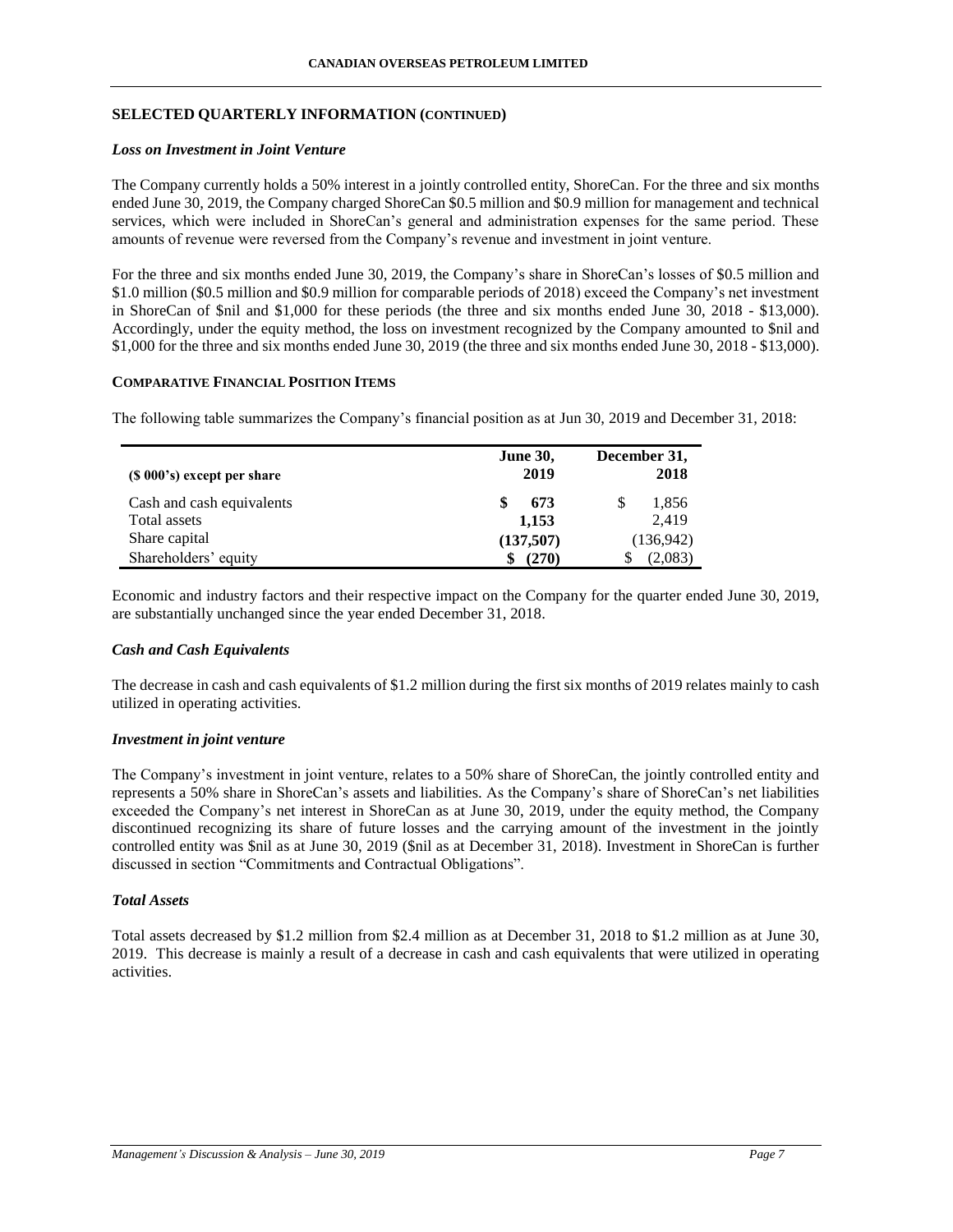#### **SELECTED QUARTERLY INFORMATION (CONTINUED)**

### **COMPARATIVE FINANCIAL POSITION ITEMS (CONTINUED)**

#### *Shareholders' Equity*

The decrease in shareholders' equity of \$1.8 million from \$2.1 million as at December 31, 2018 to \$0.3 million as at June 30, 2019 relates to:

- comprehensive loss of \$2.2 million for the six months ended June 30, 2019, and
- an increase in share capital of \$0.4 million as a result of common shares issued further to equity financing closed in June 2019 of \$0.6 million, net of share issue costs of \$0.2 million.

As at June 30, 2019 and August 13, 2019 the Company has 2,983,752,463 Common Shares issued and outstanding.

# **SHARE CAPITAL \***

The Company is authorized to issue an unlimited number of common and preferred shares.

On June 5, 2019, the Company closed a first tranche of UK June Placing of 429,200,000 Common Shares at a price of GBP 0.001 (\$0.0013) for gross proceeds of GBP 0.4 million (\$0.5 million) (the "UK June Placing – First Tranche"). Following the first tranche on June 24, 2019, the Company closed a second tranche of UK June Placing of 67,800,000 Common Shares at a price of GBP 0.001 (\$0.0013) for gross proceeds of GBP 0.07 million (\$0.09 million) (the "UK June Placing – Second Tranche"). The broker was paid a cash commission of GBP 0.03 million (\$0.04 million) representing 6.0% of the gross proceeds of the UK June Placing. Other expenses (mainly legal, stock exchange and regulatory fees) amounted to approximately GBP 0.2 million (\$0.2 million). The Company will use net proceeds from the UK June Placing of approximately \$0.4 million mainly to finance its administrative expenses.

In connection with the UK June Placing, the Company also issued 4,970,000 warrants to its broker (the "2019 Broker's Warrants") as compensation warrants. Each 2019 Broker's Warrant entitles the holder thereof to purchase one Common Share of the Company at an exercise price of GBP 0.0015 (\$0.0019) per Common Share on or before June 4, 2021. The fair value of the 2019 Broker's Warrants estimated at \$2,000 (using a Black-Scholes option pricing model) was recognized as equity and netted against proceeds from UK June Placing (as share issue costs).

As at June 30, 2019, the Company had the following issued and outstanding securities:

- 2,983,752,463 Common Shares;
- 73,701,380 share purchase Brokers' Warrants issued and outstanding to purchase Common Shares with a weighted average exercise price of \$0.006 per share and a remaining contractual life of three months to twenty three months; and
- 107,405,000 stock options issued and outstanding to purchase Common Shares with a weighted average exercise price of \$0.04 per Common Share and a remaining contractual life of one year and ten months to three years and four months.

During second quarter of 2019, there were no Warrants exercised and 39,000,000 Warrants expired unexercised. Also, there were no stock options granted, exercised and/or expired and 110,000 stock options were forfeited during the six months ended June 30, 2019.

*\* This section contains forward-looking information. Please see the "Forward-looking Information and Statements" section (at the beginning of this document) for a discussion of risks and uncertainties relating to such information.*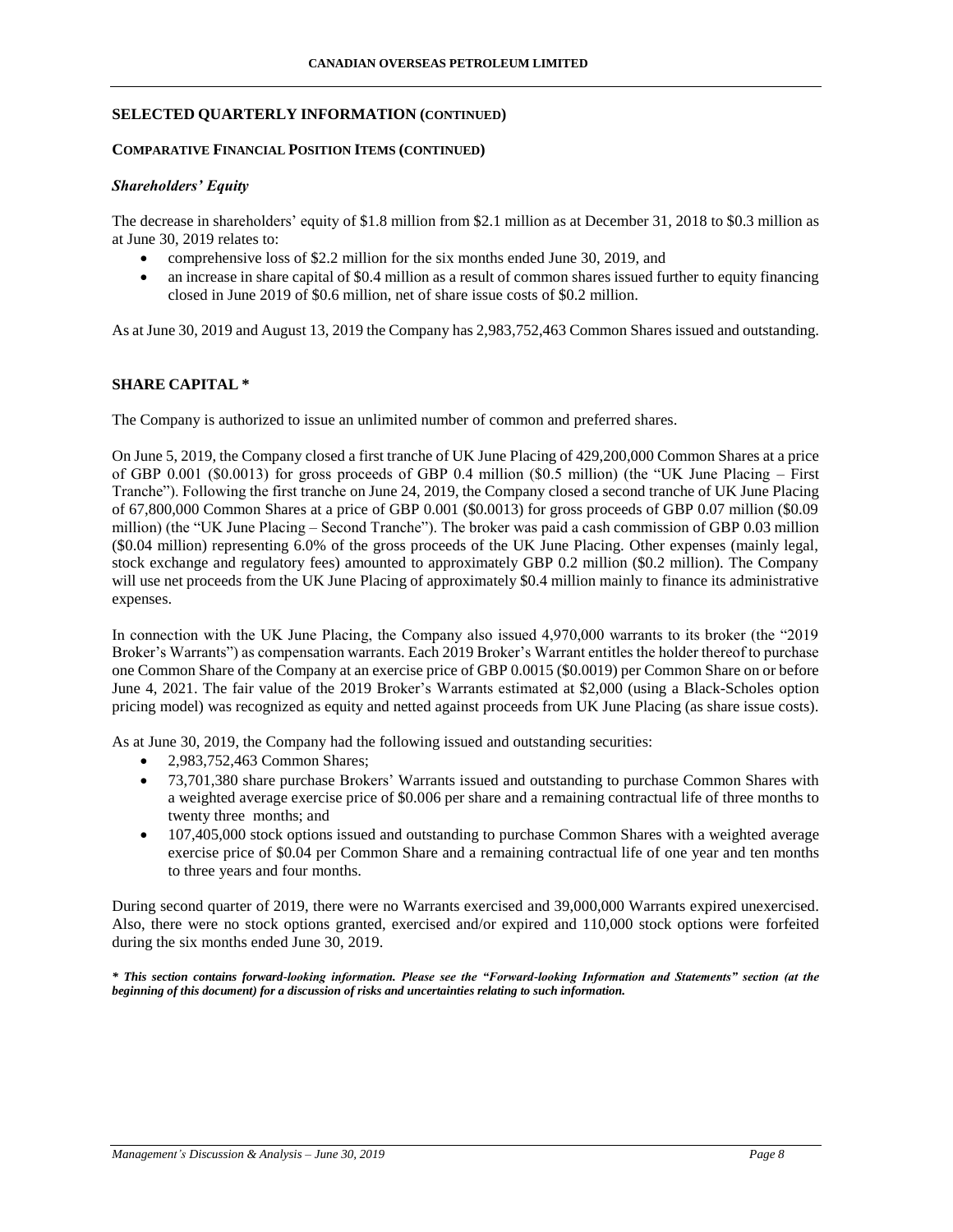# **SUMMARY OF QUARTERLY RESULTS**

## *Restated Quarterly 2018 Comparatives*

In connection with UK share placings, the Company issues Broker's Warrants (the "Warrants"). The value of the Warrants is determined using Black Scholes and in years prior to 2018 was recorded as a derivative liability. In fourth quarter of 2018, the Company reclassified (effective January 1, 2018) the derivative liability related to the Warrants to equity as the Warrants were issued in exchange for services and should be accounted for under IFRS 2. The 2017 amounts have not been restated as the amounts are not material. Under the previous classification, the derivative liability was revalued in each reporting period through the income statement as a derivative gain or loss. The change in accounting treatment results in an impact to the statement of comprehensive loss to account for the derivative gain (a portion of which was attributable to foreign exchange).

The impact of the Warrants reclassification on 2018 quarterly statement of loss is as follows:

| Three months ended<br>$(S\ 000's)$                 | March<br>31, 2018<br>Reported | <b>March</b><br>31, 2018<br><b>Restated</b> | June<br>30, 2018<br>Reported   | June<br>30, 2018<br><b>Restated</b> | September<br>30, 2018<br>Reported | <b>September</b><br>30, 2018<br><b>Restated</b> |
|----------------------------------------------------|-------------------------------|---------------------------------------------|--------------------------------|-------------------------------------|-----------------------------------|-------------------------------------------------|
| Pre-license costs                                  | S<br>321                      | \$<br>321                                   | \$<br>$\overline{\phantom{a}}$ | \$<br>$\blacksquare$                | 130<br>\$                         | <b>130</b>                                      |
| Administrative expenses                            | 1,254                         | 1.254                                       | 1,197                          | 1,197                               | 1,272                             | 1,272                                           |
| Depreciation                                       | 5                             | 5                                           |                                | 5                                   |                                   |                                                 |
| Interest income                                    |                               | ٠                                           | (6)                            | (6)                                 | (3)                               | (3)                                             |
| Derivative gain                                    | (94)                          | ۰                                           | (34)                           | ۰                                   | (130)                             | ۰                                               |
| Foreign exchange loss / (gain)                     | (42)                          | (51)                                        | 139                            | 149                                 | (14)                              | (14)                                            |
| investment<br>in<br>joint<br>Loss<br><sub>on</sub> |                               |                                             |                                |                                     |                                   |                                                 |
| venture                                            |                               | ٠                                           | 13                             | 13                                  |                                   | ۰                                               |
| Net loss                                           | 1.444                         | 1.529                                       | 1,314                          | 1,358                               | 1,260                             | 1,390                                           |

The impact of the Warrants reclassification on financial position as at 2018 quarter-ends is as follows:

| As at<br>(S 000's)                                 | March<br>31, 2018<br>Reported           | <b>March</b><br>31, 2018<br><b>Restated</b> | June<br>30, 2018<br>Reported | June<br>30, 2018<br><b>Restated</b> | September<br>30, 2018<br>Reported | <b>September</b><br>30, 2018<br><b>Restated</b> |
|----------------------------------------------------|-----------------------------------------|---------------------------------------------|------------------------------|-------------------------------------|-----------------------------------|-------------------------------------------------|
| <b>Total Assets</b>                                | \$<br>3,642                             | \$<br>3,642                                 | \$<br>2,223                  | \$<br>2,223                         | \$<br>3,970                       | \$<br>3,970                                     |
| Current liabilities<br>Derivative liability        | 1,838<br>142                            | 1,838                                       | 1,594<br>98                  | 1,594                               | 1,300<br>71                       | 1,300                                           |
| Shareholders' Equity:<br>Share capital<br>Warrants | 133,650<br>$\qquad \qquad \blacksquare$ | 133,650<br>227                              | 133,650                      | 133,650<br>227                      | 136,948                           | 136,948<br>330                                  |
| Contributed capital reserve<br>Deficit             | 50,394<br>(180,039)                     | 50,394<br>(180, 124)                        | 50,394<br>(181, 353)         | 50,394<br>(181, 482)                | 50,394<br>(182, 613)              | 50,394<br>(182, 872)                            |
| Accumulated other<br>comprehensive loss            | (2,343)                                 | (2,343)                                     | (2,160)                      | (2,160)                             | (2,130)                           | (2,130)                                         |
| Total liabilities and equity                       | 3,642                                   | 3.642                                       | 2,223                        | 2,223                               | 3,970                             | 3,970                                           |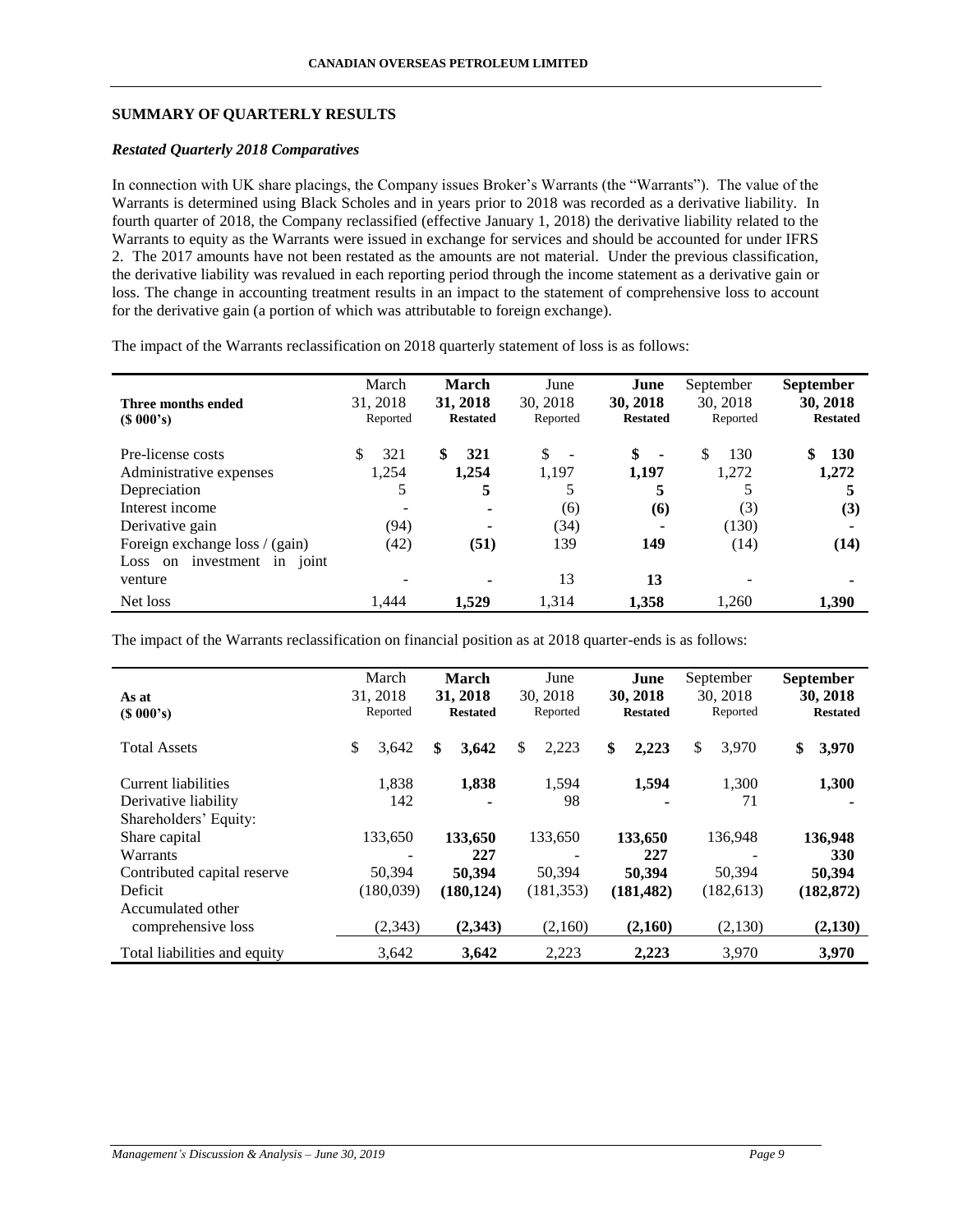# **SUMMARY OF QUARTERLY RESULTS (CONTINUED)**

Eight most recent quarters:

| $(S\ 000's)$                        | June 30, 2019 | <b>March 31, 2019</b>    | December 31, 2018        | <b>September 30, 2018</b><br><b>Restated</b> |
|-------------------------------------|---------------|--------------------------|--------------------------|----------------------------------------------|
| Revenue                             | -             | $\overline{\phantom{0}}$ | $\overline{\phantom{0}}$ |                                              |
| Interest income                     |               |                          |                          |                                              |
| <b>Net loss</b>                     | (1,094)       | (1.126)                  | (639)                    | (1,390)                                      |
| Loss per share - basic $\&$ diluted | (0.00)        | (0.00)                   | (0.00)                   | (0.00)                                       |

|                                     | June 30, 2018   | <b>March 31, 2018</b>    | <b>December 31, 2017</b> | <b>September 30, 2017</b> |
|-------------------------------------|-----------------|--------------------------|--------------------------|---------------------------|
| $(S\ 000's)$                        | <b>Restated</b> | <b>Restated</b>          |                          |                           |
| Revenue                             | -               | $\overline{\phantom{0}}$ | $\overline{\phantom{0}}$ |                           |
| Interest income                     |                 | $\overline{\phantom{0}}$ |                          |                           |
| <b>Net loss</b>                     | 1,358)          | (1,529)                  | (1.157)                  | (17.254)                  |
| Loss per share - basic $\&$ diluted | (0.00)          | (0.00)                   | (0.00)                   | (0.01)                    |

The revenue in all quarters consists of interest income earned on cash balances held at banks.

Significant fluctuations in the Company's quarterly net results during 2018 and 2017 were mainly due to non-cash items recorded during the quarters in respect of E&E derecognition, gain on derecognition of accounts payable, stock-based compensation and changes in derivatives valuation as follows:

| June 30, 2019 | <b>March 31, 2019</b> | <b>December 31, 2018</b> | September 30, 2018 |
|---------------|-----------------------|--------------------------|--------------------|
|               |                       |                          | <b>Restated</b>    |
|               |                       |                          |                    |
|               |                       |                          |                    |
|               |                       | 744                      |                    |
|               |                       |                          |                    |
|               |                       |                          |                    |
|               |                       |                          |                    |

|                                 | June 30, 2018   | <b>March 31, 2018</b> | <b>December 31, 2017</b> | <b>September 30, 2017</b> |
|---------------------------------|-----------------|-----------------------|--------------------------|---------------------------|
| $(S\ 000's)$                    | <b>Restated</b> | <b>Restated</b>       |                          |                           |
| Derecognition of E&E assets     |                 |                       |                          | (15, 642)                 |
| Gain on derecognition of        |                 |                       |                          |                           |
| accounts payable                |                 |                       |                          |                           |
| <b>Share-based compensation</b> | -               |                       | (283)                    |                           |
| Derivative (loss) / gain        |                 | 551                   | (485)                    | (485)                     |

During the fourth quarter of 2018, the Company recorded a gain on derecognition of a joint venture payable in the amount of \$ 0.7 million related to a former 2011/2012 exploration project in UK. This amount, originally in dispute, was never challenged by the joint venture partner, and the six years statute barred time frame, applicable in the UK, expired in 2018.

In the third quarter of 2017, the Company derecognised the \$15.6 million in respect of its project in Liberia as the LB-13 exploration license was surrendered. There were no E&E write-offs recorded in other quarters under review.

The stock-based compensation was recognized in fourth quarter of 2017, in respect of stock options granted during that period.

Derivative gain and loss in 2017 quarters represented a change in valuation of the Company's Brokers' Warrants that were recognized as derivative financial instruments. In 2018, the Company reclassified the value of those Warrants to equity; accordingly there were no derivative gain/losses recognized in 2018 and 2019.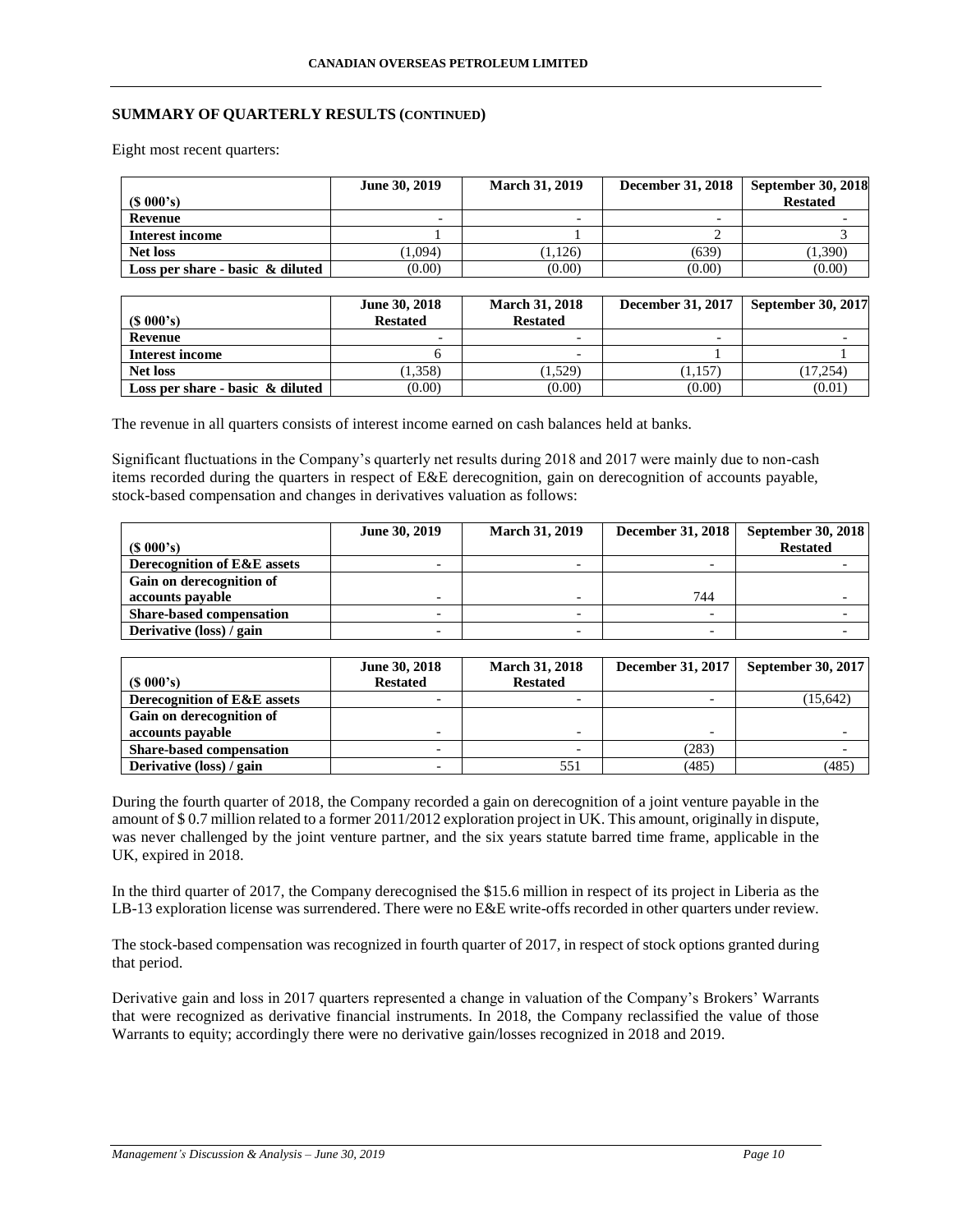# **SUMMARY OF QUARTERLY RESULTS (CONTINUED)**

Quarterly administrative expenses were \$1.3 million for the first and third quarter of 2018 compared to \$1.2 million for the first quarter of 2019, second and fourth quarter of 2018 and third quarter of 2017, \$1.1 million for the fourth quarter of 2017 and \$1.0 million for the second quarter of 2019. A variation of administrative cost between of \$1.0-\$1.3 million per quarter is a reflection of employment level as well as professional fees and consulting costs.

# **FINANCIAL INSTRUMENTS\***

The Company's financial instruments consist of cash, short-term deposits, credit card deposits, accounts receivable, as well as accounts payable and accrued liabilities. It is management's opinion that the Company is not currently exposed to significant interest and/or credit risks arising from these financial instruments and that the fair value of these financial instruments approximates their carrying value.

To mitigate a portion of foreign exchange risk exposure and to the extent it is feasible, the Company keeps its funds in currencies applicable to its known short-term commitments. No assurance can be given that such management of risk exposure will offset and/or eliminate the foreign exchange loss/gain fluctuations.

*\* This section contains forward-looking information. Please see the "Forward-looking Information and Statements" section (at the beginning of this document) for a discussion of risks and uncertainties relating to such information.*

# **COMMITMENTS AND CONTRACTUAL OBLIGATIONS\***

As at June 30, 2019, the Company has the following commitments:

|              | Total | Less than | <b>One to Three</b>      | <b>Four to</b>           | After Five   |
|--------------|-------|-----------|--------------------------|--------------------------|--------------|
| In $$000's$  |       | One Year  | <b>Years</b>             | <b>Five Years</b>        | <b>Years</b> |
| Office lease | \$168 | 168       | $\overline{\phantom{a}}$ | $\overline{\phantom{0}}$ |              |

The Company is committed under an operating lease agreement for the rental of office space in Calgary, Canada. The approximate total lease payments total \$0.2 million and are payable over the next four months.

## *ShoreCan's Commitments*

The Company currently holds a 50% interest in a jointly controlled entity, ShoreCan, focusing on acquisitions of upstream oil and gas exploration, development and producing assets in Africa. The determination of ShoreCan as a joint venture was based on ShoreCan's structure through a separate legal entity whereby neither the legal form nor the contractual arrangement give the owners rights to the assets and obligations for the liabilities within the normal course of business, nor does it give rights to the economic benefits of the assets or responsibility for settling liabilities associated with the arrangement.

The Company and its joint venture partner signed a funding agreement, effective October 24, 2014 (the "Funding Agreement") providing financial support as needed in proportion to its interest (50% each) in ShoreCan for ShoreCan's expenses and obligations. The Funding Agreement does not impose any guarantees from the Company and/or its joint venture partner. Amounts advanced to ShoreCan under the terms of the Funding Agreement are unsecured and payable on or before October 24, 2020 contingent upon ShoreCan generating its own cashflows. Interest is charged monthly at an annual rate of 3.0% above 12 month USD LIBOR.

From time to time the Company or its joint venture partner pay for ShoreCan's general and administrative expenses on behalf of the other partner. As at June 30, 2019, the Company had a receivable from its joint venture partner in respect of overpaid ShoreCan expenses of \$0.2 million (\$0.2 million as at December 31, 2018) that is recorded as a long term receivable.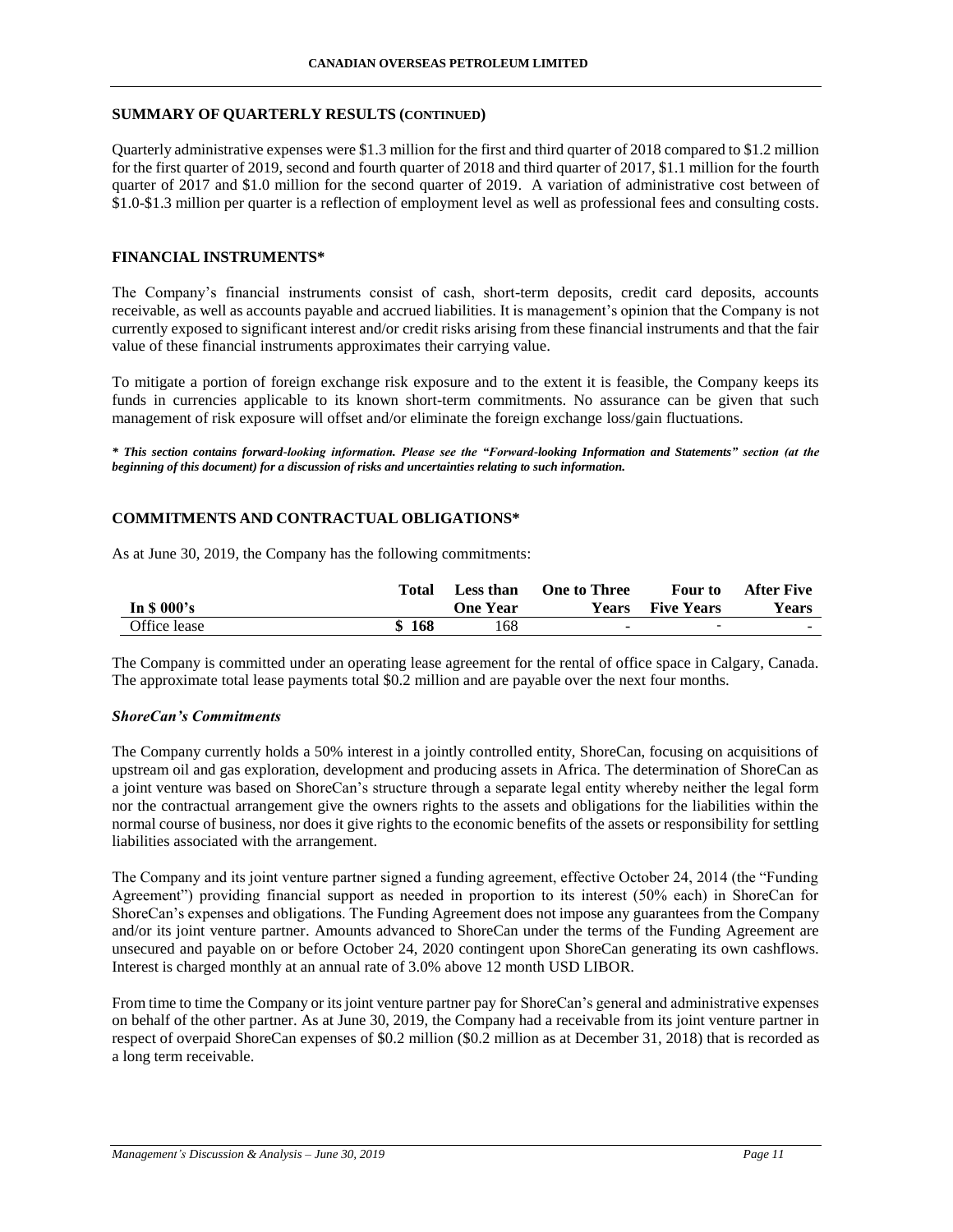# **COMMITMENTS AND CONTRACTUAL OBLIGATIONS (CONTINUED)\***

### *ShoreCan's Commitments (continued)*

On September 13, 2016, ShoreCan closed an acquisition of 80% of the issued share capital of Essar Exploration and Production Limited (Nigeria) ("Essar Nigeria"), a company which sole asset is a 100% interest in exploration license OPL 226 located in offshore Nigeria. ShoreCan paid a cash consideration of \$0.25 million and as part of the shareholder agreement, ShoreCan has agreed to cover the funding of Essar Nigeria's operations. As a party to a Production Sharing Contract ("PSC") signed with NNPC for OPL 226, Essar Nigeria is required to seek NNPC's consent for the transaction. The respective application has been made and the parties to the transaction are awaiting NNPC's reply.

In addition, ShoreCan has committed to invest up to a maximum of \$80 million into Essar Nigeria in the form of an interest-free shareholder loan. The funds will be used for Essar Nigeria operations and in particular, to cover work program obligations, including the costs of drilling one well under Phase-1 of the PSC. On October 2, 2018, NNPC granted a conditional approval of a twenty four months extension for the Phase-1 exploration period until October 1, 2020. The extension is subject to certain conditions, including submission of a Performance Bond of \$7 million that is required further to the PSC, to cover the Phase-1 exploration period work program at OPL 226. ShoreCan is planning to provide security for the Performance Bond underwritten by a Nigerian Bank as required to be provided by Essar Nigeria.

In 2017, three ShoreCan representatives were appointed Directors of Essar Nigeria, gaining a majority on the Essar Nigeria board and legal control over Essar Nigeria. ShoreCan has assessed that the transaction does not meet criteria of a business acquisition as Essar Nigeria is in exploration/development stage. ShoreCan assessed the investment based on the fair values of Essar Nigeria's assets and liabilities upon obtaining control over Essar Nigeria. ShoreCan estimated a fair value of the Essar Nigeria loan to its previous parent at \$6 million (as compared to the loan face value of \$62.7 million as presented in Essar Nigeria audited financial statements as at December 31, 2016) as the shareholding agreement with Essar Nigeria provides for the repayment of this loan from anticipated future production. The loan is an interest free shareholder loan. A non-controlling interest ("NCI"), was recognized at the NCI proportionate share of net assets acquired.

ShoreCan and Essar Exploration and Production Limited, Mauritius ("Essar Mauritius"), the company that owns 20% of Essar Nigeria shares, are currently in dispute about whether the other party is in compliance with its obligations under the Essar Nigeria Shareholders Agreement. Essar Mauritius asserted that ShoreCan has not commenced funding of the US\$80 million agreed cumulative funding in Essar Nigeria. ShoreCan has denied the claim and produced evidence of substantial expenditure to date. ShoreCan also alleged that any delay in securing mainstream long-term project funding is due in part to the failures of Essar Mauritius to comply with its obligations under the Essar Nigeria Shareholders Agreement. The Essar Nigeria Shareholders Agreement contains a dispute resolution process which ShoreCan has sought unsuccessfully to invoke. As at the date hereof, Essar Mauritius has not sought to terminate the Essar Nigeria Shareholders Agreement and no formal proceedings have been commenced by either party. As such, there has been no quantifiable impact to the Company's working capital or its operations. ShoreCan will vigorously contest any action by Essar Mauritius to terminate the Essar Nigeria Shareholders Agreement in the English courts which have jurisdiction over any formal dispute. The directors are of the belief that ShoreCan has several valid defences and counterclaims to any such action.

Summarized unaudited consolidated statements of ShoreCan as at June 30, 2019 and results for the three and six months ended June 30, 2019 are presented in the Note 3 accompanying the Company's unaudited condensed consolidated financial statements as at June 30, 2019.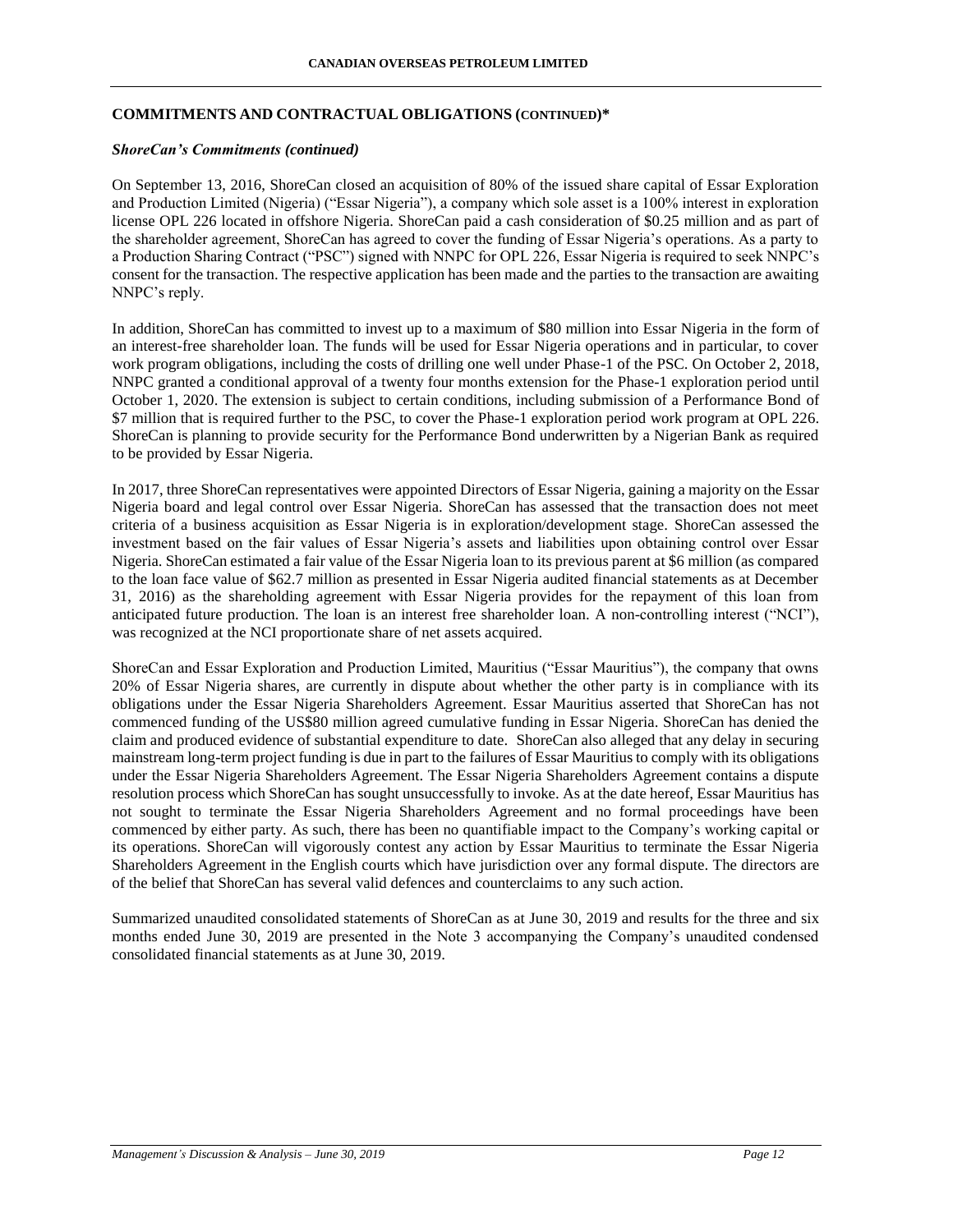# **COMMITMENTS AND CONTRACTUAL OBLIGATIONS (CONTINUED)\***

## *Essar Nigeria – Agamore Farm In*

In 2010, Essar Nigeria entered into a Farm In Agreement (the "Farm In Agreement") with Agamore Energy Limited ("Agamore"), a private Nigerian company. Under the terms of the Agreement, Agamore was to receive a 37% participating interest in OPL 226 in return for the provision of certain services. Approval was sought from the Nigerian authorities for the transfer of the 37% interest to Agamore but it was declined on two occasions, given that: (i) Agamore did not provide the services to Essar Nigeria; and (ii) Essar Nigeria formed the view that Agamore was in material breach of the Farm-In Agreement. In March 2017, by way of written resolution, the directors of Essar Nigeria resolved to give to Agamore a formal notice of termination of the Farm-In Agreement.

On May 7, 2018, Essar Nigeria received information that, notwithstanding that the Farm-In Agreement provided for disputes to be pursued by way of arbitration held in London, Agamore had brought an action in the Nigerian courts against Essar Nigeria, ShoreCan (including two of ShoreCan's directors), the NNPC and the Nigerian Department of Petroleum Resources ("DPR"). In the summons filed, Agamore sought various declaratory orders and injunctions but did not seek any financial quantum of damages other than for costs incurred in relation to the litigation. Accordingly, the potential claim cannot be quantified. Essar Nigeria, ShoreCan and the Company consider the action to be without merit.

The claim was initially heard on June 5, 2018 where Agamore failed to appear. The claim was continued on June 29, 2018 where Agamore appeared but the case was again extended to September 5, 2018 as the judge noted a technical failure on part of Agamore to serve the action properly on one or more of the defendants. The NNPC and DPR have requested ShoreCan's lawyers represent them to seek dismissal of the action. On September 25, 2018, the case was again called in court with an objection to Shorecan's lawyers representing the NNPC and DPR and also with a motion to enjoin Canadian Overseas Petroleum Limited and the third Shorecan director of Essar Nigeria to the action. The case was continued to December 17, 2018 for the hearing of the motions including those recently enrolled. On March 7, 2019, the Court heard an application filed by Agamore's lawyers to disqualify the barrister from representing the fourth and fifth defendants. Counsel for ShoreCan responded claiming the motion had no evidential basis. The Court refused such disqualification during the hearing held on April 17, 2019. The defendants' objection to jurisdiction was adjourned to May 23, 2019. On May 23rd, 2019, COPL was informed by local counsel that the plaintiff had appealed to the Nigerian Court of Appeal the decision to refuse the disqualification order. The Nigerian High Court has adjourned the case in the meantime, as the Court of Appeal has superior jurisdiction. No time has yet been set for the appeal hearing. With all defendants including the Nigerian governmental agencies considering the action to be ill-founded, Essar Nigeria remains confident that the action will be dismissed in due course.

As at the date of filing this MD&A, COPL has not provided any guarantee in respect of obligations, commitments and/or losses of either ShoreCan or Essar Nigeria.

*\* This section contains forward-looking information. Please see the "Forward-looking Information and Statements" section (at the beginning of this document) for a discussion of risks and uncertainties relating to such information.*

# **LIQUIDITY AND CAPITAL RESOURCES AND GOING CONCERN \***

As of June 30, 2019, the Company had a working capital deficit of approximately \$10,000, cash and cash equivalents of \$0.7 million and shareholders' equity of \$0.3 million.

For the six months ended June 30, 2019, the Company's cash used in operating activities amounted to \$1.8 million (compared to \$2.2 million for the six months ended June 30, 2018) and cash provided by investing activities amounted to \$1,000 for the six months ended June 30, 2018 (compared to cash used in investing activities of \$11,000 for the same period in 2018).

Cash provided by financing activities amounted to \$0.6 million for the six months ended June 30, 2019 (\$nil for the same period in 2018) and related to gross proceeds from the UK Placing closed in June 2019. The Company will use these proceeds to finance its general and administrative expenses.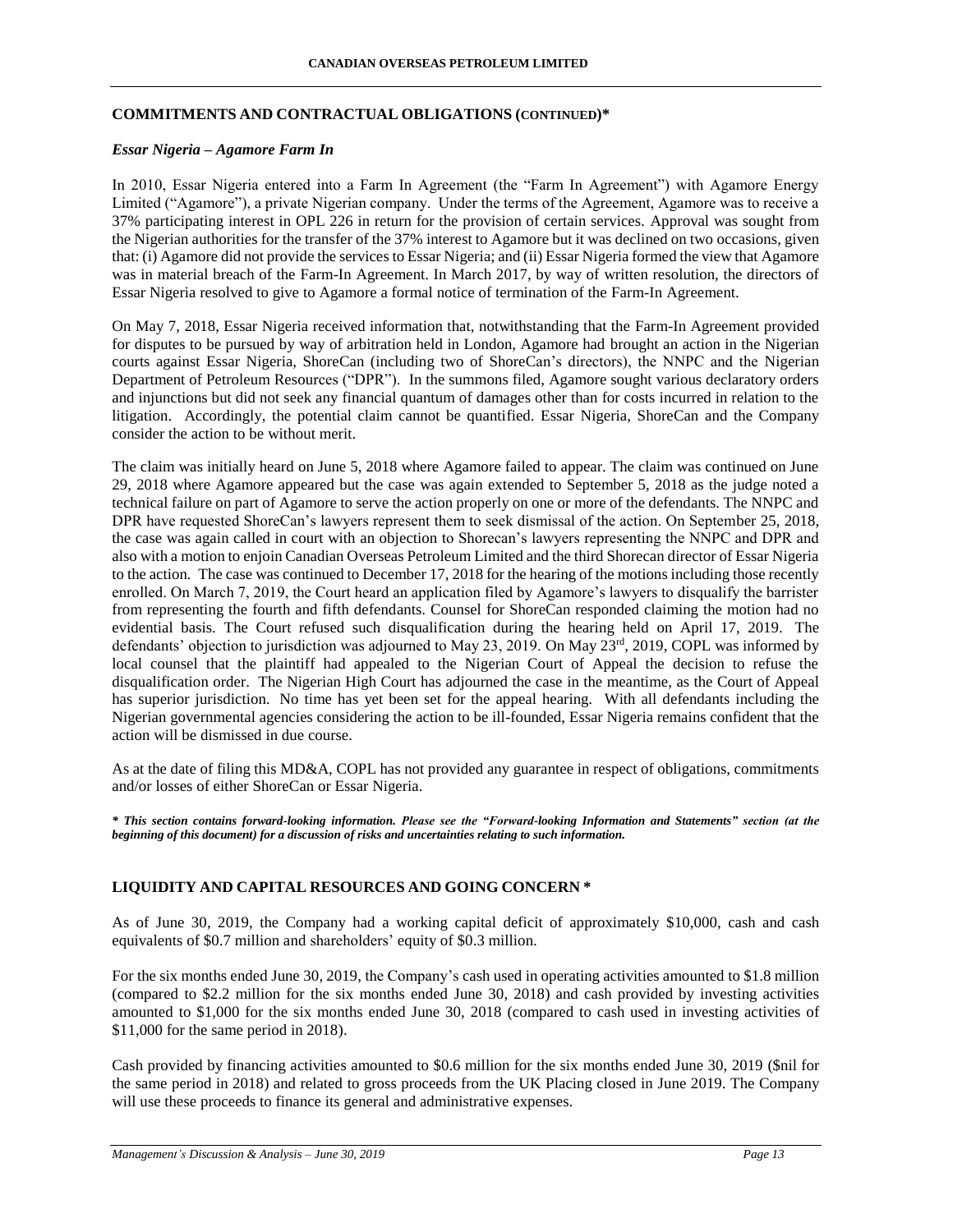## **LIQUIDITY AND CAPITAL RESOURCES AND GOING CONCERN (CONTINUED) \***

The Company currently does not have sufficient working capital to cover forecasted administrative expenses for 2019. The Company does not have material cash inflows and/or adequate financing to develop profitable operations. The Company is pursuing exploration projects that, if successful, will require substantial additional financing before they are able to generate positive cash flows. Accordingly, the Company's planned growth and future development activities are dependent on its ability to obtain additional financing. There is no assurance that the Company will be able to obtain adequate financing in the future or that such financing will be obtained on terms advantageous to the Company.

*\* This section contains forward-looking information. Please see the "Forward-looking Information and Statements" section (at the beginning of this document) for a discussion of risks and uncertainties relating to such information.*

## **ACCOUNTING PRONOUNCEMENTS**

#### *Critical Accounting Estimates*

The preparation of the financial statements in accordance with IFRS requires the Company to make estimates, assumptions and judgements in applying the Company's accounting policies and practices, which may have a significant impact on the financial results reported by the Company. Actual results could differ from estimated amounts, and those differences may be material. A comprehensive discussion of the Company's significant policies and critical accounting estimates is contained in the audited consolidated financial statements for the years ended December 31, 2018 and 2017.

#### *Adoption of IFRS 16 - "Leases"*

On January 1, 2019, the Company adopted IFRS 16 "Leases", which replaced IAS 17 "Leases". IFRS 16 eliminates the distinction between operating and financing leases and provides a single lessee accounting model that requires the lessee to recognize assets and liabilities for all leases on its balance sheet. Under IFRS 16, lessees must recognize a lease liability and a right-of-use asset for virtually all lease contracts. An optional exemption to recognize certain short-term leases and leases of low value can be applied by lessees. Leases to explore for or use oil or natural gas are specifically excluded from the scope of IFRS 16. For the lessor, the accounting remains essentially unchanged. The Company has used the following practical expedient as permitted by the standard:

Exemption for short-term leases that have a remaining lease term of less than 12 months as at January 1, 2019 and low value leases.

The adoption of IFRS 16 had no material impact on the Company's condensed interim consolidated financial statements.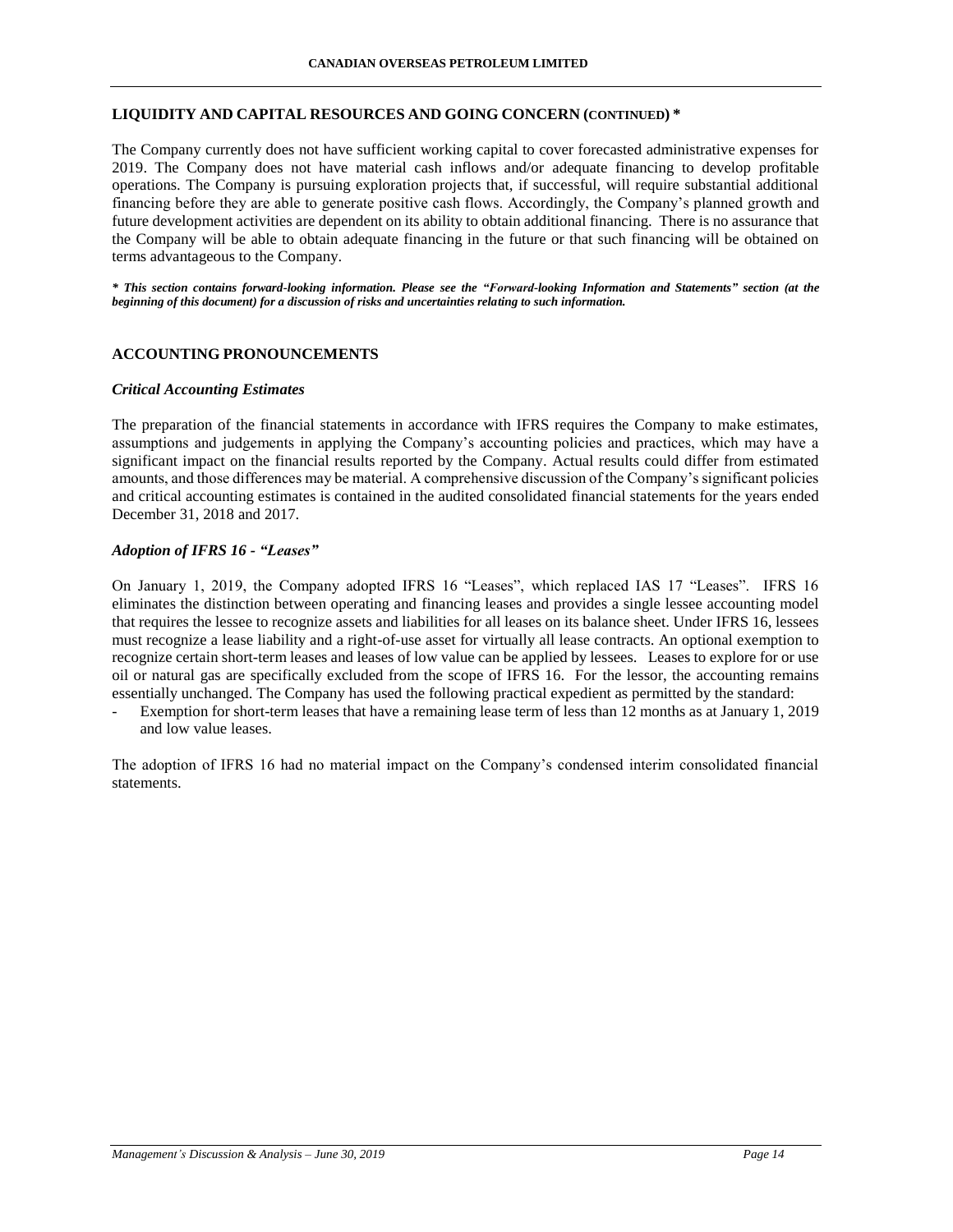### **DISCLOSURE CONTROLS AND PROCEDURES**

The Company's Chief Executive Officer and Chief Financial Officer have designed disclosure controls and procedures ("DC&P"), or caused it to be designed under their supervision, to provide reasonable assurance that material information relating to the Company is made known to them by others, particularly during the period in which the annual filings are being prepared, and information required to be disclosed by the Company in its annual filings, interim filings or other reports filed or submitted by it under securities legislation is recorded, processed, summarized and reported within the time periods specified in securities legislation. Management of COPL, including the Chief Executive Officer and Chief Financial Officer evaluate the effectiveness of the Company's DC&P annually.

## **INTERNAL CONTROLS OVER FINANCIAL REPORTING**

The Company's Chief Executive Officer and Chief Financial Officer are responsible for establishing and maintaining internal control over financial reporting ("ICFR"). They have designed ICFR, or caused it to be designed under their supervision, to provide reasonable assurance regarding the reliability of financial reporting and the preparation of financial statements for external purposes in accordance with IFRS. The control framework the Company's officers used to design the Company's ICFR is the Internal Control – Integrated Framework issued by the Committee of Sponsoring Organizations.

No material changes in the Company's ICFR were identified during the six month period ended June 30, 2019, that have materially affected, or are reasonably likely to materially affect the Company's ICFR.

It should be noted that a control system, including the Company's disclosure and internal controls procedures, no matter how well conceived, can provide only reasonable, but not absolute, assurance that the objectives of the control system will be met and it should not be expected the disclosure and internal control procedures will prevent all errors or fraud. In reaching a reasonable level of assurance, management necessarily is required to apply its judgment in evaluating the cost/benefit relationship of possible controls and procedures.